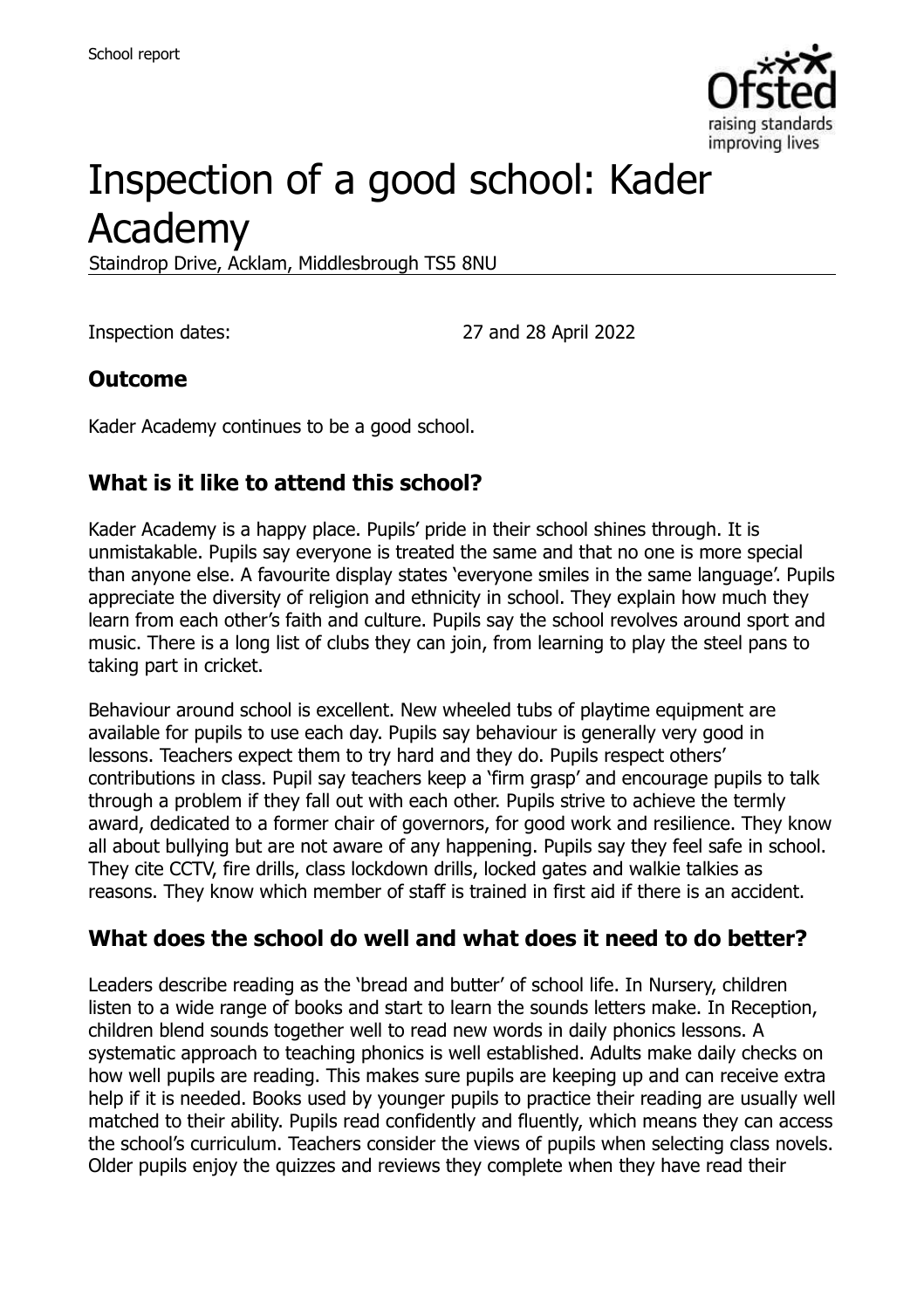

book. Displays around school celebrate reading. Pupils speak enthusiastically about talking with authors and illustrators online.

Leaders make effective use of formal assessment systems in reading, writing and mathematics. Leaders' careful analysis of these assessments reveal areas of strength in pupils' understanding but also gaps in learning following the pandemic. Teachers are skilled in making ongoing daily checks to see if new learning is understood. Teachers shape teaching in light of this information so pupils can catch up. Assessment systems in some other subjects in the curriculum are less useful. They do not make clear what pupils have learned at the end of a unit of work. Teachers are unsure what pupils know and remember in these subjects.

Leaders have put in place a well-designed curriculum in some subjects, such as in mathematics and history. Key ideas are woven through learning. The things pupils must know and remember are clearly identified. Pupils can make connections to what they already know. In history, pupils in Year 6 can link their knowledge about significant people from different eras. They can debate people's comparative importance because they make links in their knowledge. Children in Nursery know the number on a dice without counting the dots. This prepares them for more difficult mathematical challenges as they move through school. Leaders are in the process of applying a consistent curriculum structure into other subjects such as design technology and art and design.

Behaviour in lessons is very good. Starting in Reception, children are keen to learn, take part and try their very best. The manners, respect and concentration of older pupils is exemplary. Attitudes are positive. Pupils show encouragement for each other. This includes pupils with special educational needs and/or disabilities. Their successes are celebrated. Teachers make sure all work in every subject is accessible. Extra help is given so no one misses out. The school is truly inclusive.

Leaders have also made sure all staff are valued and appreciated. Workload is managed well. Staff achievements are recognised and celebrated. Over time, a strong and positive team spirit has developed.

Pupils have many opportunities to develop into respectful, responsible citizens. They show respect and tolerance. The school council collects ideas from classes and acts on as many as it can. Fundraising events like fun runs, discos and bake-offs raise money for charitable causes. Pupils can raise an issue or concern through posting a note into a worry box. Trips are made to places of local importance and significance. Older pupils present as mature, well-rounded young people.

#### **Safeguarding**

The arrangements for safeguarding are effective.

All staff access regular and detailed safeguarding training. This enables them to spot when there could be an issue with a pupil. Meticulous record-keeping links all incidents and concerns together. This gives a broad overview of any potential risk. Staff know how to raise a concern about a colleague if this is ever necessary. Leaders use external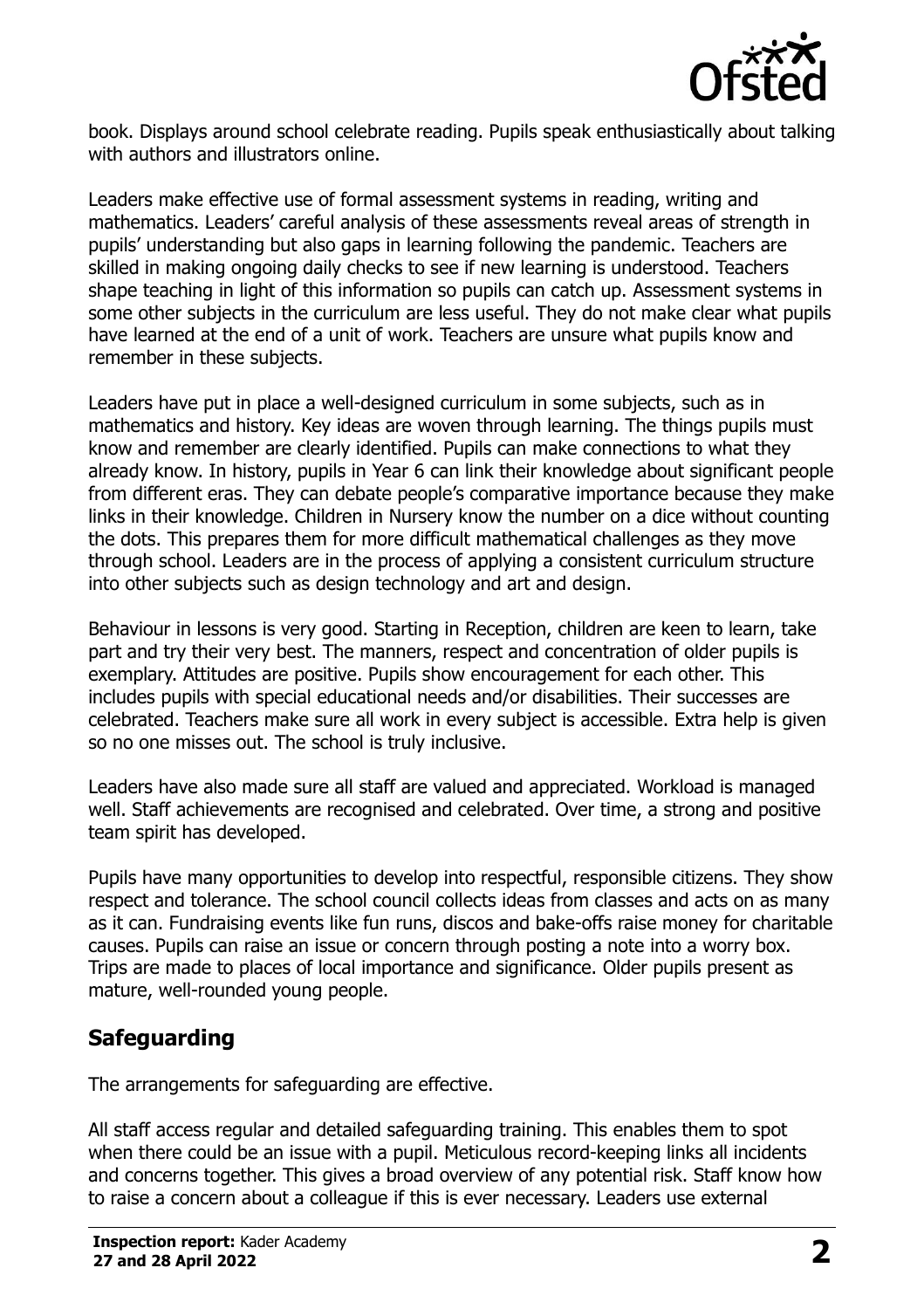

partners well to provide the help pupils need. The school counsellor provides support for individual pupils and families. The curriculum teaches pupils how to keep themselves safe and avoid risky situations. Pupils learn how to keep themselves safe online.

# **What does the school need to do to improve?**

# **(Information for the school and appropriate authority)**

- The structure of the curriculum in some subjects is unclear. It is not yet sufficiently well planned and sequenced. As a result, pupils are unable to make connections between new learning and what they already know. The curriculum is not helping them to know and do more over time. Leaders need to make sure that in all subjects, the curriculum enables pupils' learning to build on what they know and remember. It is clear from leaders' actions that they are in the process of bringing this about. For this reason, the transitional arrangements have been applied.
- Systems to assess pupils' learning in some foundation subjects are not precise enough. Teachers are unable to shape future learning because what pupils know and remember is unclear. Leaders should ensure that assessment systems in every subject accurately identify what pupils know and can do.

#### **Background**

When we have judged a school to be good, we will then normally go into the school about once every four years to confirm that the school remains good. This is called a section 8 inspection of a good or outstanding school, because it is carried out under section 8 of the Education Act 2005. We do not give graded judgements on a section 8 inspection. However, if we find evidence that a school would now receive a higher or lower grade, then the next inspection will be a section 5 inspection. Usually this is within one to two years of the date of the section 8 inspection. If we have serious concerns about safeguarding, behaviour or the quality of education, we will deem the section 8 inspection as a section 5 inspection immediately.

This is the second section 8 inspection since we judged the predecessor school, Kader Primary School, to be good in May 2013.

#### **How can I feed back my views?**

You can use [Ofsted Parent View](https://parentview.ofsted.gov.uk/) to give Ofsted your opinion on your child's school, or to find out what other parents and carers think. We use information from Ofsted Parent View when deciding which schools to inspect, when to inspect them and as part of their inspection.

The Department for Education has further quidance on how to complain about a school.

If you are the school and you are not happy with the inspection or the report, you can [complain to Ofsted.](https://www.gov.uk/complain-ofsted-report)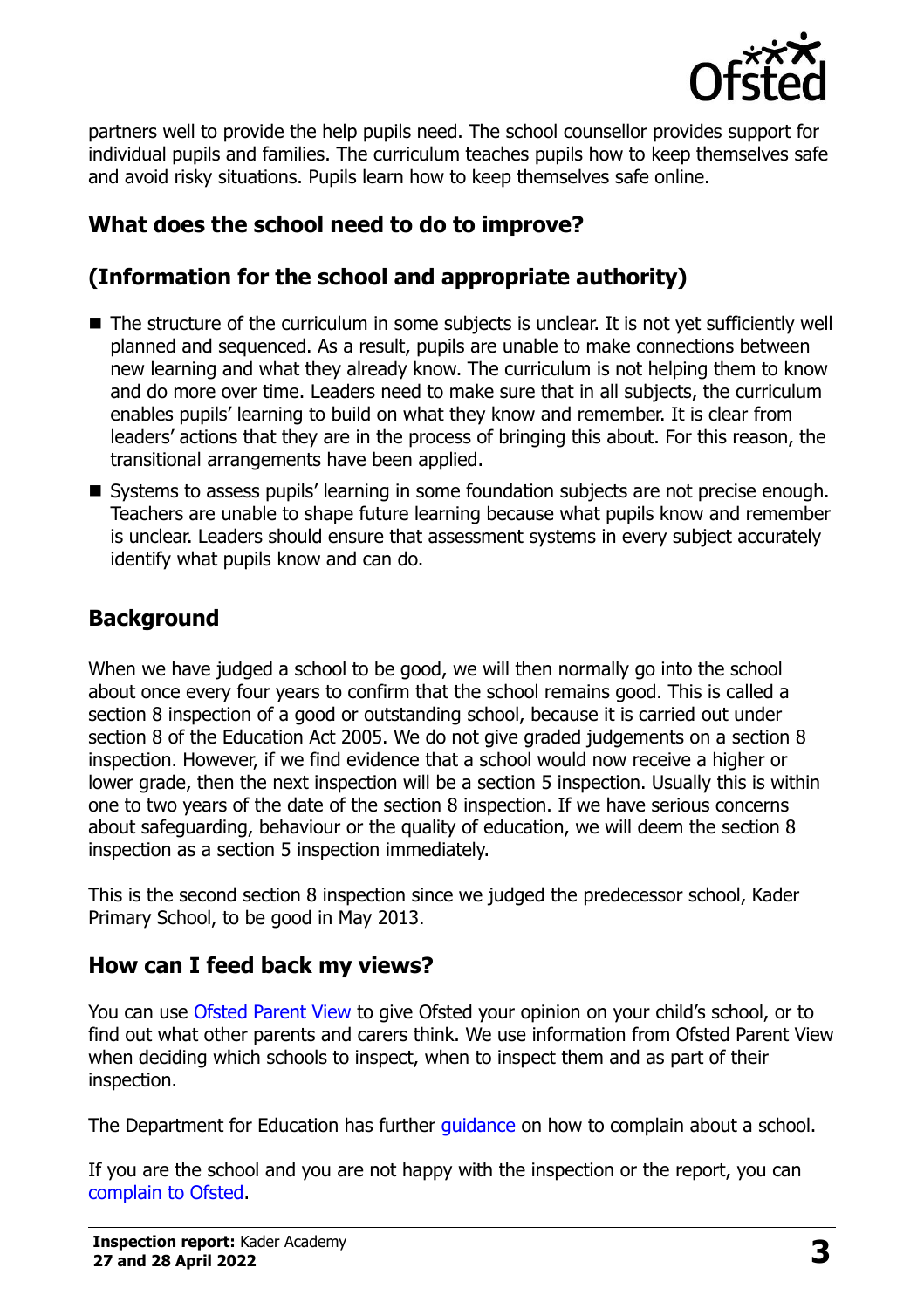

## **Further information**

You can search for [published performance information](http://www.compare-school-performance.service.gov.uk/) about the school.

In the report, '[disadvantaged pupils](http://www.gov.uk/guidance/pupil-premium-information-for-schools-and-alternative-provision-settings)' refers to those pupils who attract government pupil premium funding: pupils claiming free school meals at any point in the last six years and pupils in care or who left care through adoption or another formal route.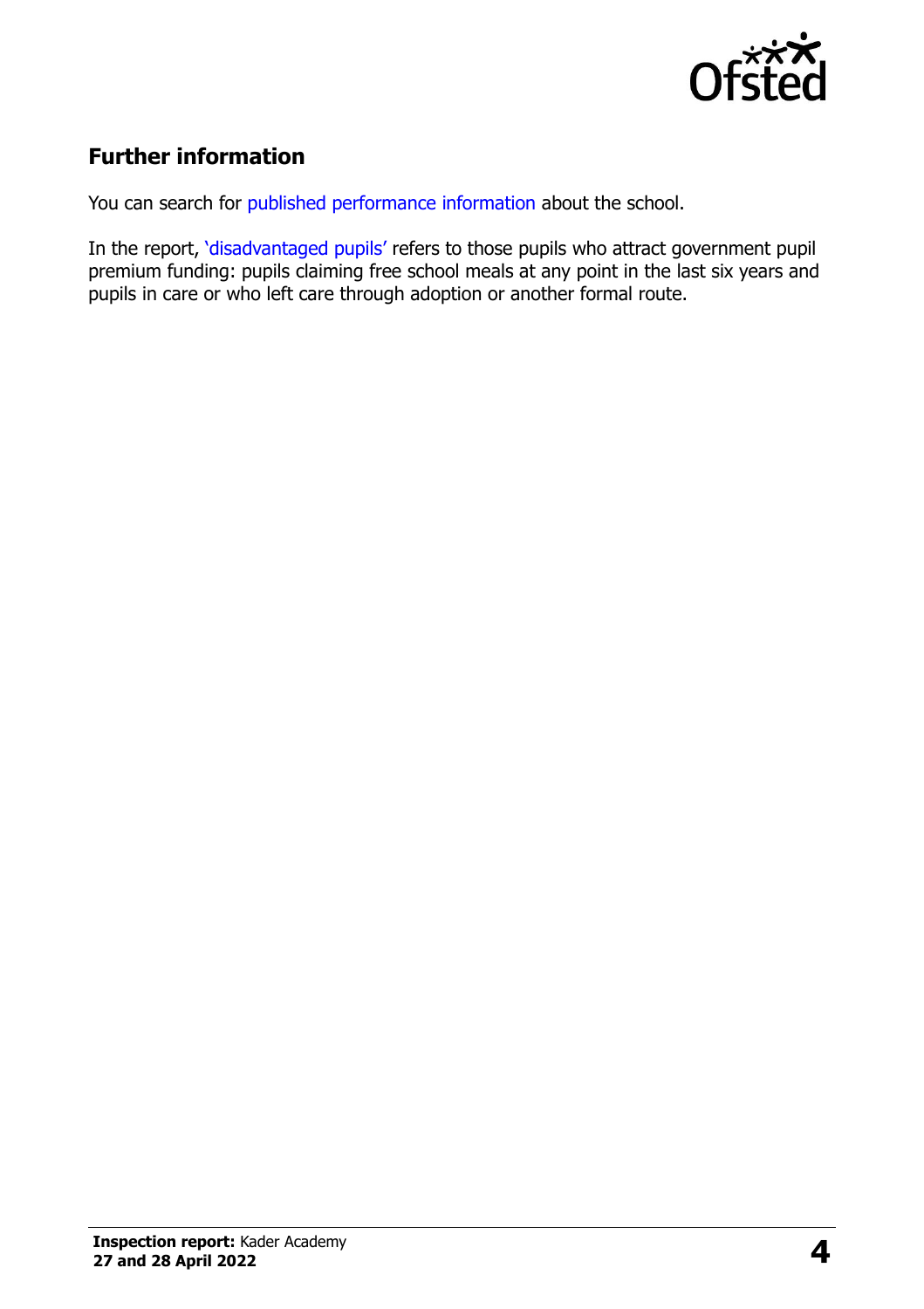

## **School details**

| Unique reference number             | 140869                                                             |
|-------------------------------------|--------------------------------------------------------------------|
| <b>Local authority</b>              | Middlesbrough                                                      |
| <b>Inspection number</b>            | 10227144                                                           |
| <b>Type of school</b>               | Primary                                                            |
| <b>School category</b>              | Academy converter                                                  |
| Age range of pupils                 | 3 to 11                                                            |
| <b>Gender of pupils</b>             | Mixed                                                              |
| Number of pupils on the school roll | 484                                                                |
| <b>Appropriate authority</b>        | The governing body                                                 |
| <b>Chair of governing body</b>      | Paul Leadbitter                                                    |
| <b>Principal</b>                    | <b>Alison Mitchinson</b>                                           |
| Website                             | www.kaderacademy.co.uk                                             |
| Date of previous inspection         | 25 April 2017, under section 8 of the<br><b>Education Act 2005</b> |

#### **Information about this school**

■ The academy is a temporary associate member of the Prince Regent Trust.

#### **Information about this inspection**

- This was the first routine inspection the school received since the COVID-19 pandemic began. The inspector discussed the impact of the pandemic with the school leaders and has taken that into account in his evaluation of the school.
- Meetings were held with the headteacher, deputy headteacher, special educational needs coordinator, teachers, and the school business manager. The inspector also met four members of the local governing body, including the chair.
- Deep dives were carried out in reading, history and mathematics. For each deep dive, the inspector met with leaders, looked at curriculum plans, visited a sample of lessons where available, spoke to teachers and teaching assistants, spoke to some pupils and looked at samples of pupils' work.
- The inspector listened to a range of pupils read from different year groups.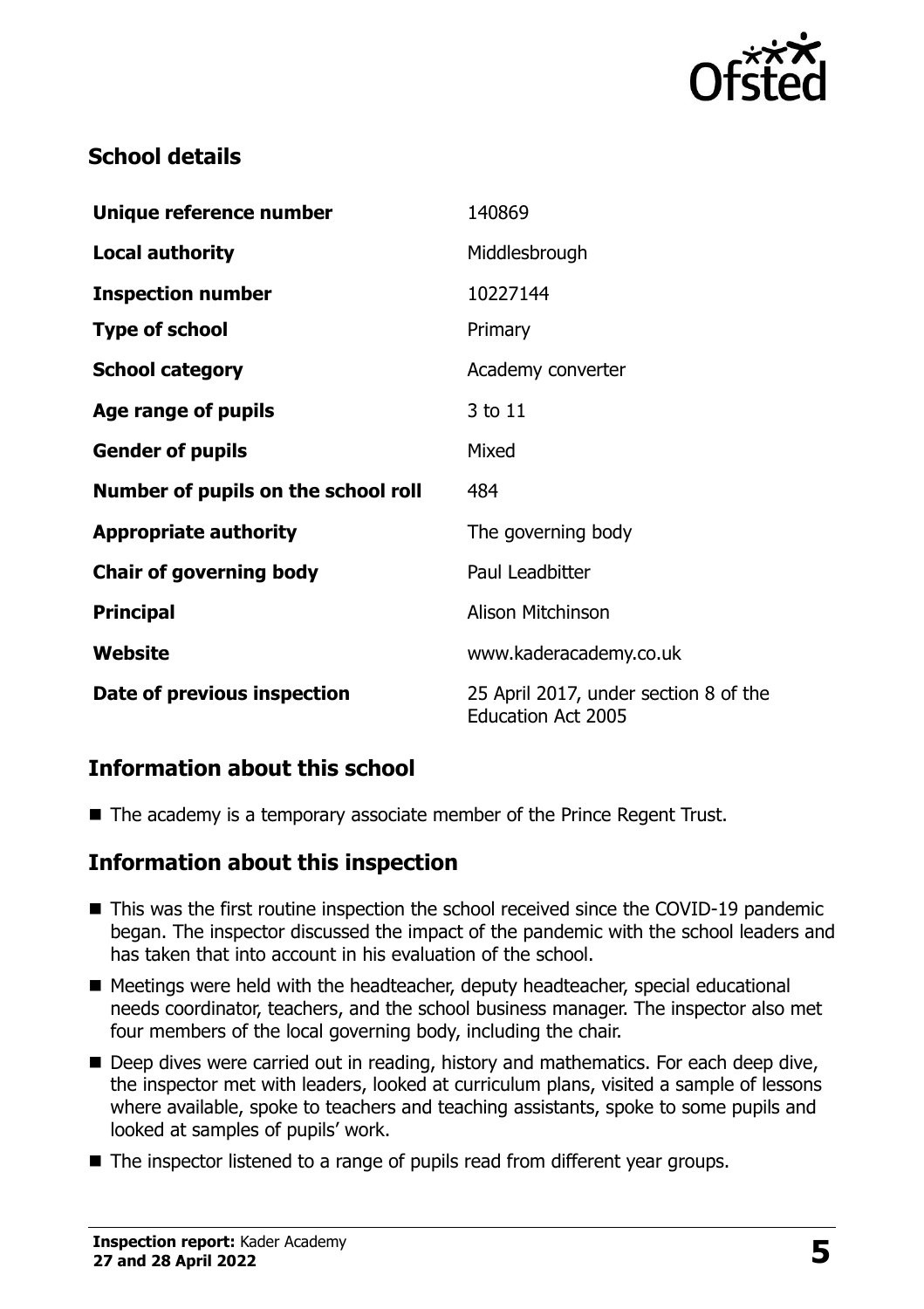

- The inspector also looked at curriculum plans and spoke to leaders about other curriculum subjects.
- The inspector observed pupils' behaviour during lesson visits and at breaktime. He spoke to pupils about their views of behaviour and a group of pupils gave the inspector a tour of the school.
- The inspector looked at the single central record of recruitment and vetting checks and spoke to leaders, teachers and pupils about safeguarding.
- The views of 68 parents who responded to Ofsted's questionnaire, Parent View, were considered. This included the 65 written comments.
- The inspector met with staff to discuss their well-being and workload. He considered the 32 responses from Ofsted's survey for staff.

#### **Inspection team**

Phil Scott, lead inspector **Contact Contact Contact Contact Contact Contact Contact Contact Contact Contact Contact Contact Contact Contact Contact Contact Contact Contact Contact Contact Contact Contact Contact Contact Co**